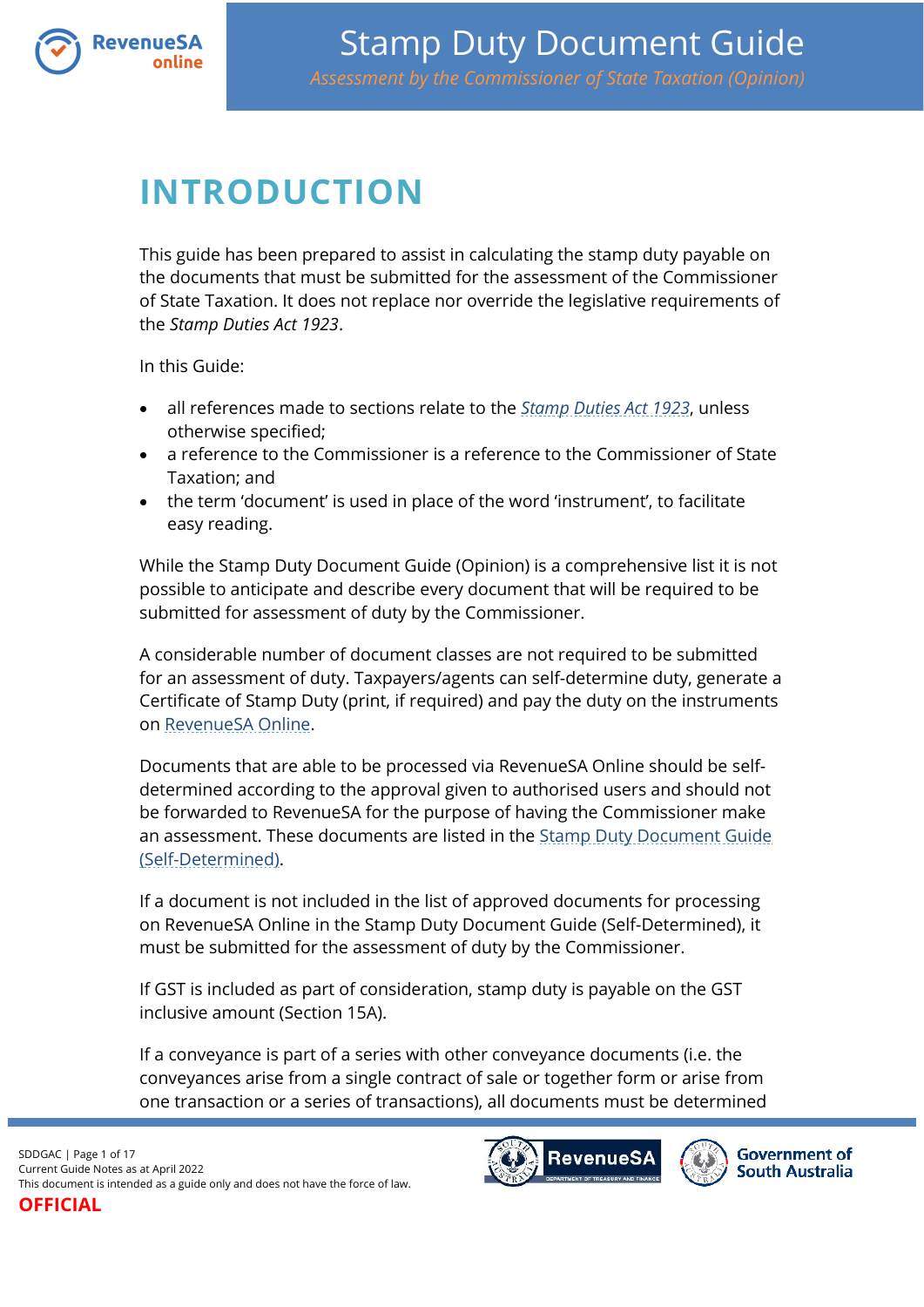

concurrently and Section 67 applied. If documents subject to the provisions of Section 67 are being determined separately they must be submitted for the assessment of the Commissioner together with details of the other transactions in the series.

Refer to the [Stamp Duty Document Guide \(Section](https://www.revenuesa.sa.gov.au/stampduty/stamp-duty-document-guide/section67) 67) for further information.

If you have any enquiries relating to the content of this guide or require advice on documents lodged for the assessment of the Commissioner, please contact RevSupport Helpline on (08) 8207 2333 or via email at [revsupport@sa.gov.au.](mailto:revsupport@sa.gov.au)

# <span id="page-1-0"></span>**TABLE OF CONTENTS**

| <b>Introduction</b>                                                                                                                                                                                                                                                                                                       | 1                        |
|---------------------------------------------------------------------------------------------------------------------------------------------------------------------------------------------------------------------------------------------------------------------------------------------------------------------------|--------------------------|
| <b>Table of contents</b>                                                                                                                                                                                                                                                                                                  | 2                        |
| <b>Agreements</b>                                                                                                                                                                                                                                                                                                         | 4                        |
| Agreement for the dissolution of a land owning partnership<br>Agreement for the transfer of a part interest in a land owning partnership<br>(including retirement of a partner, introduction of a partner)<br>Application for amendment of a deposited community plan where the<br>amendment effects a conveyance of land | $\overline{4}$<br>4<br>5 |
| Application for the deposit of a strata plan (existing scheme)                                                                                                                                                                                                                                                            | 5                        |
| Application for the amendment of a strata plan                                                                                                                                                                                                                                                                            | 5                        |
| <b>Conveyances</b>                                                                                                                                                                                                                                                                                                        | 6                        |
| Conveyance arising from or forming one transaction or a series of<br>transactions (Section 67)<br>Conveyance of an interest in an exploration tenement pursuant to Section<br>71D                                                                                                                                         | 6<br>6                   |
| Transactions effected without creating a dutiable instrument (Section 71E)                                                                                                                                                                                                                                                | 7                        |
| <b>Conveyance of Land</b>                                                                                                                                                                                                                                                                                                 | 8                        |
| Conveyance of land in order to correct an error (Section 107)<br>Conveyance of land where the value of land is disputed<br>Conveyance of land pursuant to Section 67                                                                                                                                                      | 8<br>8<br>8              |
| Conveyance of land pursuant to a Deed of Family Arrangement                                                                                                                                                                                                                                                               | 9                        |
| Conveyance of land from a trustee to a beneficiary                                                                                                                                                                                                                                                                        | 9                        |
| Conveyance of property from a trustee to a trustee                                                                                                                                                                                                                                                                        | 9                        |
| Conveyance of land involving adverse possession<br>Conveyance of land from a Custodian to an SMSF Trustee                                                                                                                                                                                                                 | 10<br>10                 |



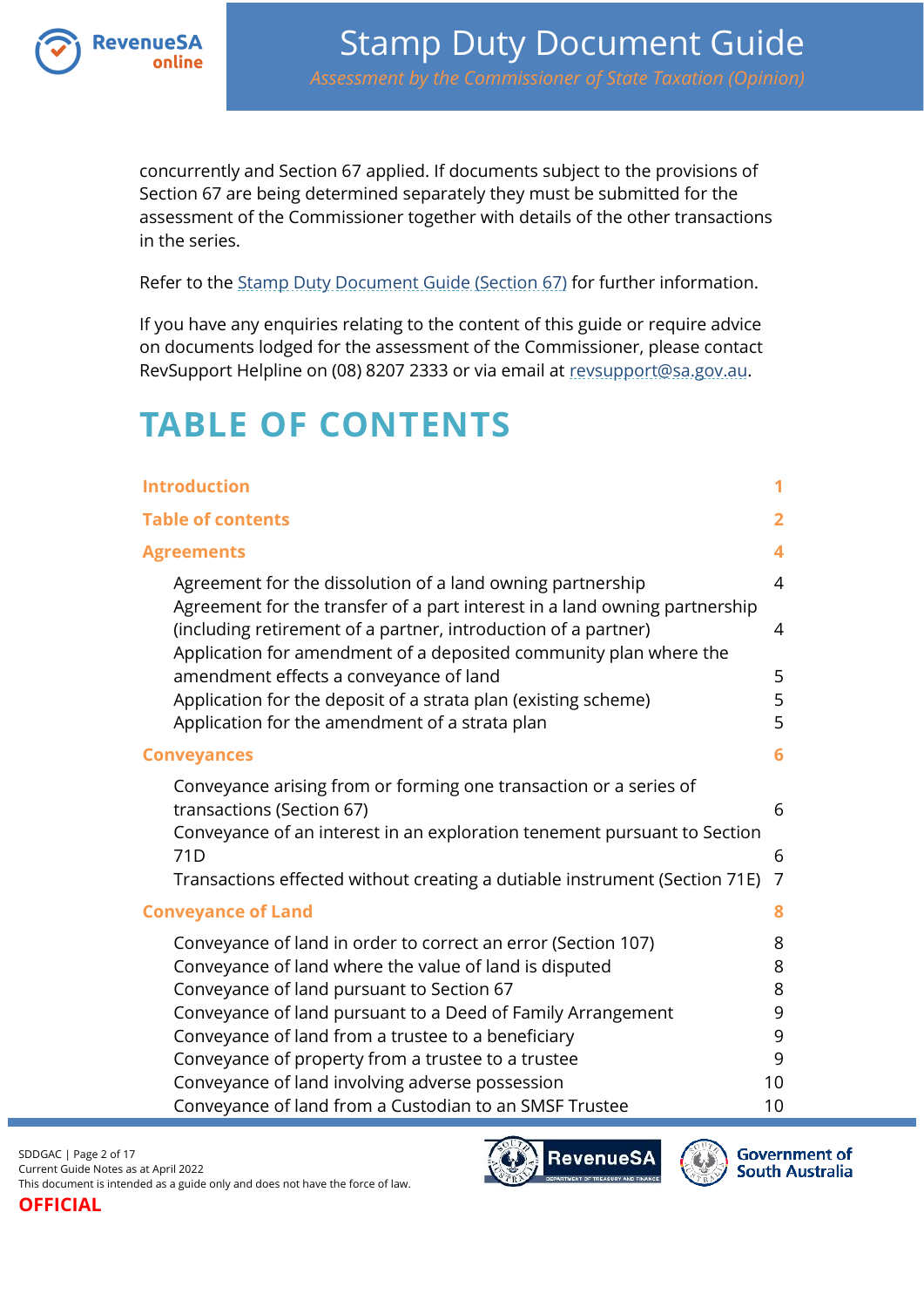

|              | Conveyance of land pursuant to Section 71CA                                  | 10 |
|--------------|------------------------------------------------------------------------------|----|
|              | Conveyance of land pursuant to Section 71CB                                  | 11 |
|              | Conveyance of vacant land - Qualifying Land                                  | 11 |
|              | Conveyance of land - Corporate Reconstruction                                | 11 |
|              | Conveyance of land where the land use code does not support Qualifying       |    |
|              | Land                                                                         | 12 |
|              | <b>Declaration of Trust over Land</b>                                        | 13 |
| <b>Deeds</b> |                                                                              | 14 |
|              | <b>Land Holder</b>                                                           | 15 |
|              | Conveyance of an interest in a land holding entity from 1 July 2018          | 15 |
|              | <b>Version History</b>                                                       | 15 |
|              | <b>Transfer of Units</b>                                                     | 16 |
|              | Transfer of units in a land owning unit trust arising from a sale pre 1 July |    |
|              | 2018                                                                         | 16 |

SDDGAC | Page 3 of 17 Current Guide Notes as at April 2022 This document is intended as a guide only and does not have the force of law.



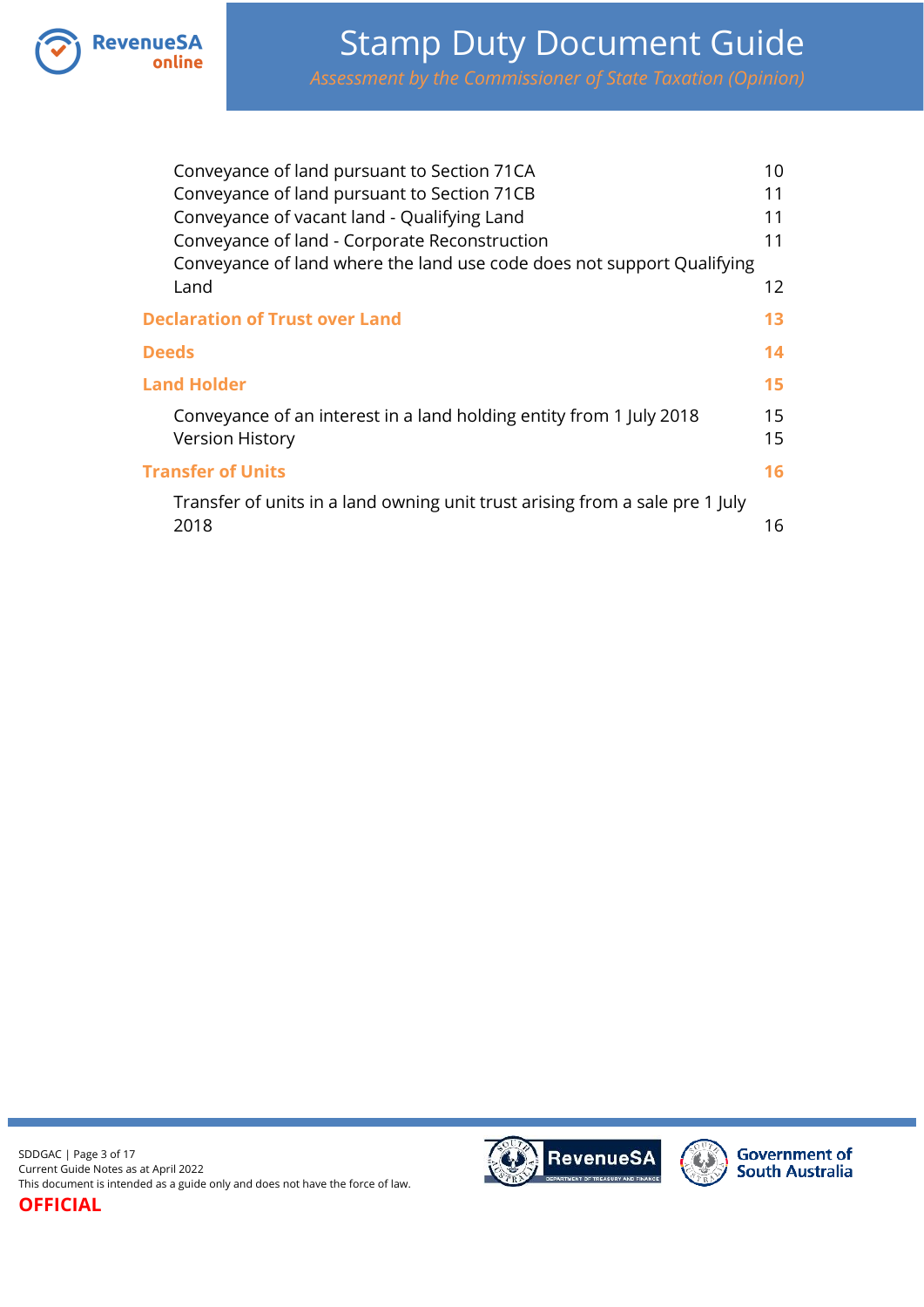

# <span id="page-3-0"></span>**AGREEMENTS**

## <span id="page-3-1"></span>**Agreement for the dissolution of a land owning partnership**

To be submitted for assessment of duty together with:

- a partnership valuation as at the date of the dissolution (if available);
- the balance sheet of the partnership as at the date of dissolution together with evidence of current market value of assets; and
- land Transfer or [Section 71E Statement](https://www.revenuesa.sa.gov.au/forms-and-publications/documents/forms/71estatement.pdf) (together with a [Section 71E](https://www.revenuesa.sa.gov.au/forms-and-publications/documents/forms/71estatdec.pdf)  [Statutory Declaration\)](https://www.revenuesa.sa.gov.au/forms-and-publications/documents/forms/71estatdec.pdf).

Refer to the [Stamp Duty Document Guide \(Section 71E\)](https://www.revenuesa.sa.gov.au/stampduty/stamp-duty-document-guide/section71e) for further information. **Note:** If the partnership does not own land then there is no stamp duty liability.

## <span id="page-3-2"></span>**Agreement for the transfer of a part interest in a land owning partnership (including retirement of a partner, introduction of a partner)**

To be submitted for assessment of duty together with:

- a valuation of the partnership as at the date of the conveyance (if available);
- the profit and loss statements for the last three years of the partnership;
- the balance sheet of the partnership showing assets immediately before and after the admission/retirement/change of interest in the partnership; and
- a copy of the partnership agreement; and
- land Transfer or [Section 71E Statement](https://www.revenuesa.sa.gov.au/forms-and-publications/documents/forms/71estatement.pdf) (together with a [Section 71E](https://www.revenuesa.sa.gov.au/forms-and-publications/documents/forms/71estatdec.pdf)  [Statutory Declaration\)](https://www.revenuesa.sa.gov.au/forms-and-publications/documents/forms/71estatdec.pdf).

Refer to the [Stamp Duty Document Guide \(Section 71E\)](https://www.revenuesa.sa.gov.au/stampduty/stamp-duty-document-guide/section71e) for further information. **Note:** If the partnership does not own land then there is no stamp duty liability

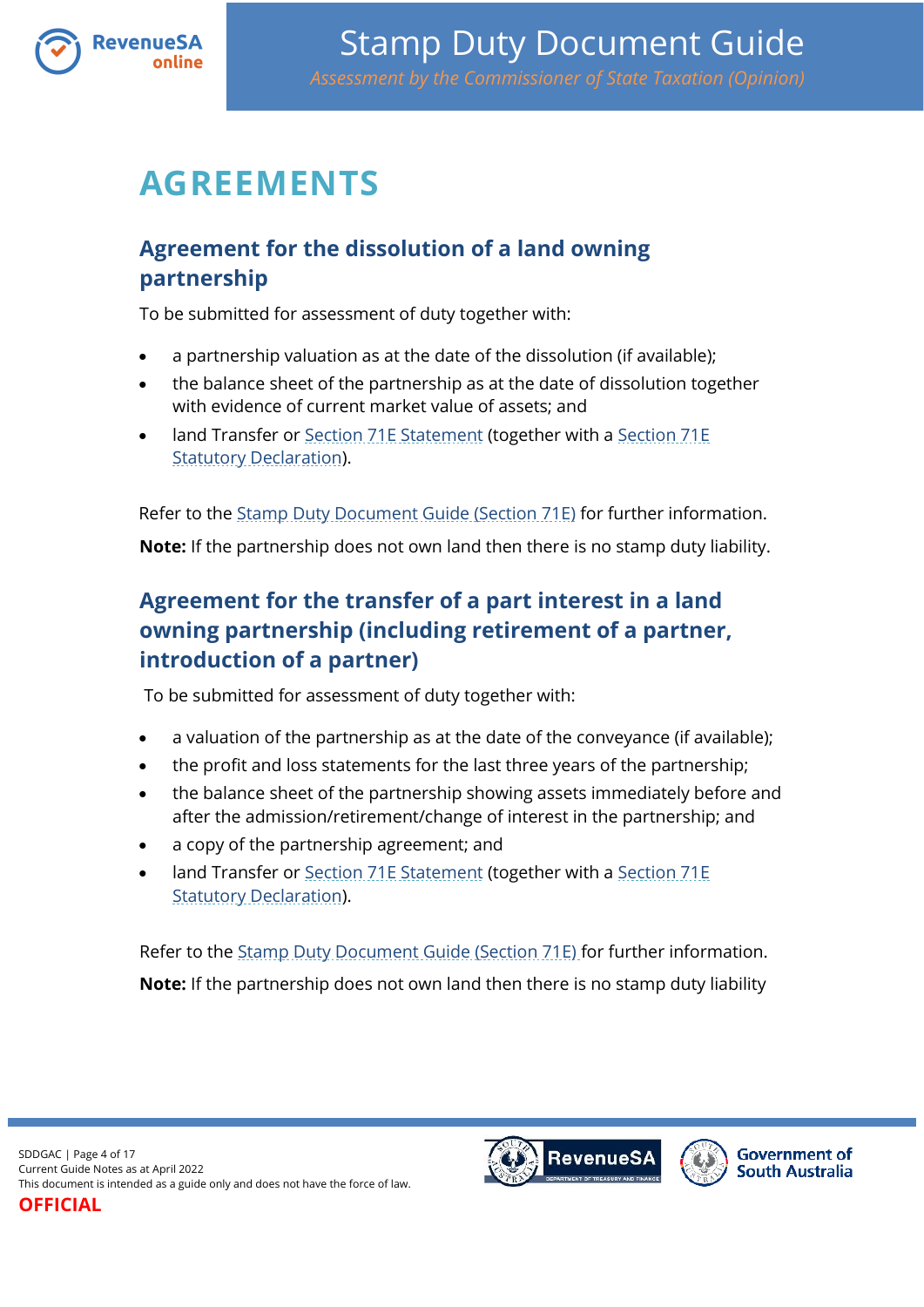

## <span id="page-4-0"></span>**Application for amendment of a deposited community plan where the amendment effects a conveyance of land**

To be submitted for assessment of duty advising the effect of the amendment.

If the amendment effects a conveyance of land, a copy of the original Community Plan and the new Community Plan must be produced.

## <span id="page-4-1"></span>**Application for the deposit of a strata plan (existing scheme)**

If the registered proprietors for the units listed in the Mode of Issue are different persons for each unit the Application must be submitted for assessment of duty.

## <span id="page-4-2"></span>**Application for the amendment of a strata plan**

To be submitted for assessment of duty advising the effect of the amendment.

If the amendment effects a conveyance of land, a copy of the original Strata Plan and the new Strata Plan must be produced.

#### **Version History**

| <b>Version No.</b> | <b>Release Date</b>             |
|--------------------|---------------------------------|
|                    | May 2018                        |
|                    | November 2018                   |
|                    | July 2019                       |
|                    |                                 |
|                    | Hyperlinks updated - April 2022 |



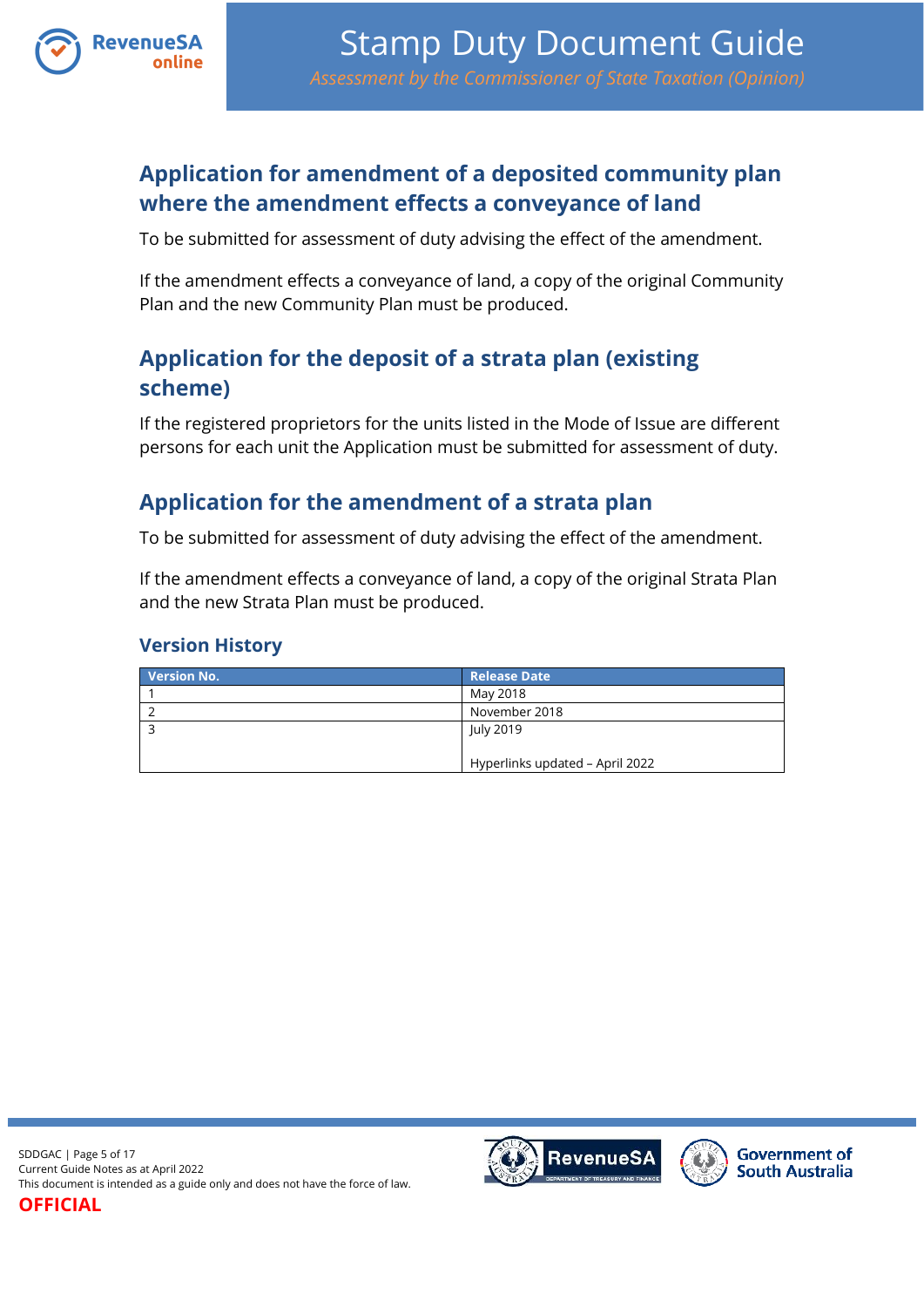

# <span id="page-5-0"></span>**CONVEYANCES**

## <span id="page-5-1"></span>**Conveyance arising from or forming one transaction or a series of transactions (Section 67)**

If it is considered that Section 67 does apply, the transfers can be selfdetermined using RevenueSA Online.

Refer to the [Stamp Duty Document Guide \(Section 67\)](https://www.revenuesa.sa.gov.au/stampduty/stamp-duty-document-guide/section67) for further information.

In circumstances where Section 67 may apply but it is considered that it should not to the particular transaction then the document must be submitted for assessment of duty, with a detailed submission stating why Section 67 is not applicable.

If conveyances are subject to Section 67 and they are being determined separately or at different times, they must be submitted for assessment of duty together with details of any previous assessments that are part of the Section 67 series.

## <span id="page-5-2"></span>**Conveyance of an interest in an exploration tenement pursuant to Section 71D**

A conveyance of an exploration tenement must be submitted for assessment of duty. Exploration tenement means:

- an exploration licence granted under the *Mining Act 1971*;
- an exploration licence granted under the *Petroleum & Geothermal Energy Act 2000*;
- an exploration permit for petroleum granted under the *Petroleum (Submerged Lands) Act 1982*; or
- an exploration licence granted under the *Offshore Minerals Act 2000*.

Refer to Section 71D for full particulars regarding the application of this section and the criteria required for this concession.



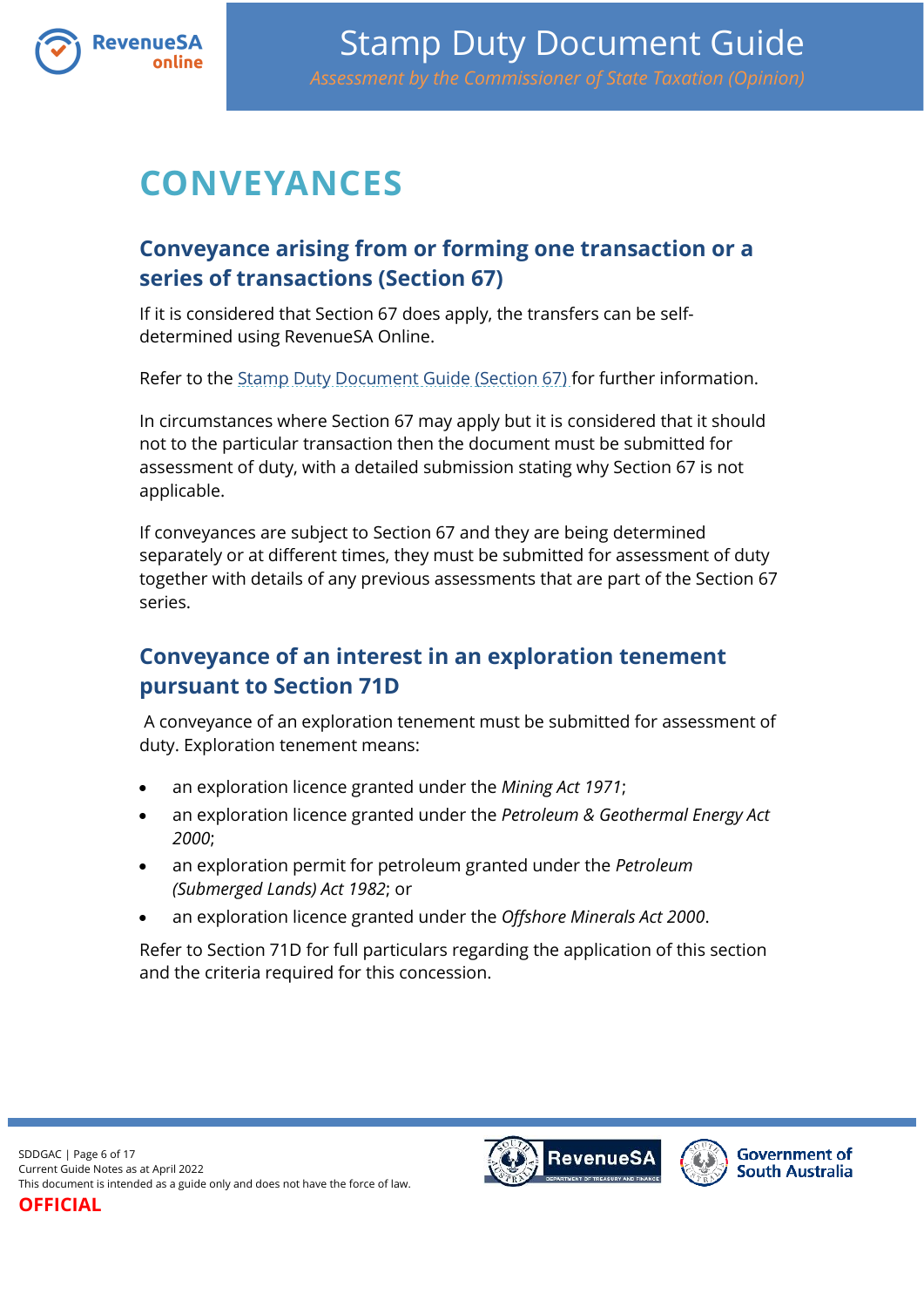

## <span id="page-6-0"></span>**Transactions effected without creating a dutiable instrument (Section 71E)**

This section applies to a transaction effected without creating a dutiable instrument which results in a change in the ownership of a legal or equitable interest in dutiable property which are:

- land; or
- an interest in a land owning partnership.

In this type of situation the parties are liable to complete a statement which becomes the dutiable instrument. Stamp duty is payable on the statement as if it were a conveyance effecting the transaction to which it relates.

Where the Section 71E statement relates to a conveyance of:

- a multi-jurisdictional land owning partnership (for consideration or no consideration); or
- an interest in a land owning partnership (for consideration or no consideration);

it must be submitted for the assessment of duty by the Commissioner accompanied by:

- a schedule listing the location and values of the various assets subject to the sale agreement
- the latest balance sheet and the profit and loss statements of the partnership for the last three years

Refer to the [Stamp Duty Document Guide \(Section 71E\)](https://www.revenuesa.sa.gov.au/stampduty/stamp-duty-document-guide/section71e) for further information.

### **Version History**

| <b>Version No.</b> | <b>Release Date</b>             |
|--------------------|---------------------------------|
|                    | May 2018                        |
|                    | November 2018                   |
|                    | July 2019                       |
|                    |                                 |
|                    | Hyperlinks updated - April 2022 |

SDDGAC | Page 7 of 17 Current Guide Notes as at April 2022 This document is intended as a guide only and does not have the force of law.

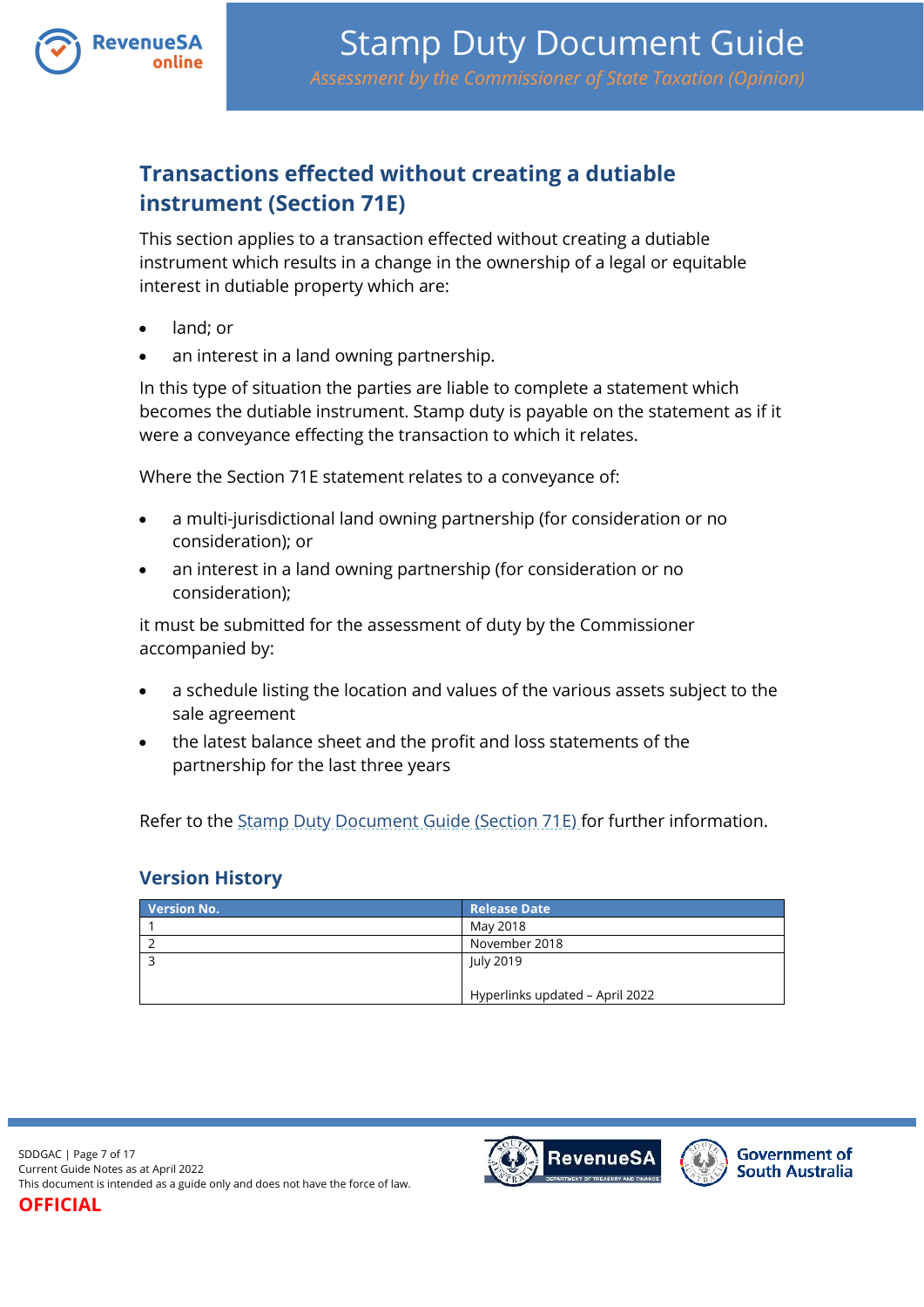

# <span id="page-7-0"></span>**CONVEYANCE OF LAND**

## <span id="page-7-1"></span>**Conveyance of land in order to correct an error (Section 107)**

To be submitted for assessment of duty together with:

a submission that includes details of how the error occurred.

Depending on the circumstances, a statement or statutory declarations may be required from the parties detailing the history of the transaction and how the error occurred.

## <span id="page-7-2"></span>**Conveyance of land where the value of land is disputed**

If land is being transferred, either by way of sale or gift, and you consider the value of the land is less than the Valuer General's value, you should submit the transfer for assessment of duty together with your evidence of value of the subject land.

### <span id="page-7-3"></span>**Conveyance of land pursuant to Section 67**

If it is considered that Section 67 applies to a series of transfers, the transfers can be self-determined using RevenueSA Online.

Refer to the [Stamp Duty Document Guide \(Section 67\)](https://www.revenuesa.sa.gov.au/stampduty/stamp-duty-document-guide/section67) for further information.

In circumstances where Section 67 may apply but it is considered that it should not to the particular transaction then the document must be submitted for assessment of duty, with a detailed submission stating why Section 67 is not applicable.

If conveyances of land are subject to Section 67 and are being determined separately or at different times, they must be submitted for assessment of duty together with details of any previous assessments that are part of the Section 67 series.

SDDGAC | Page 8 of 17 Current Guide Notes as at April 2022 This document is intended as a guide only and does not have the force of law.

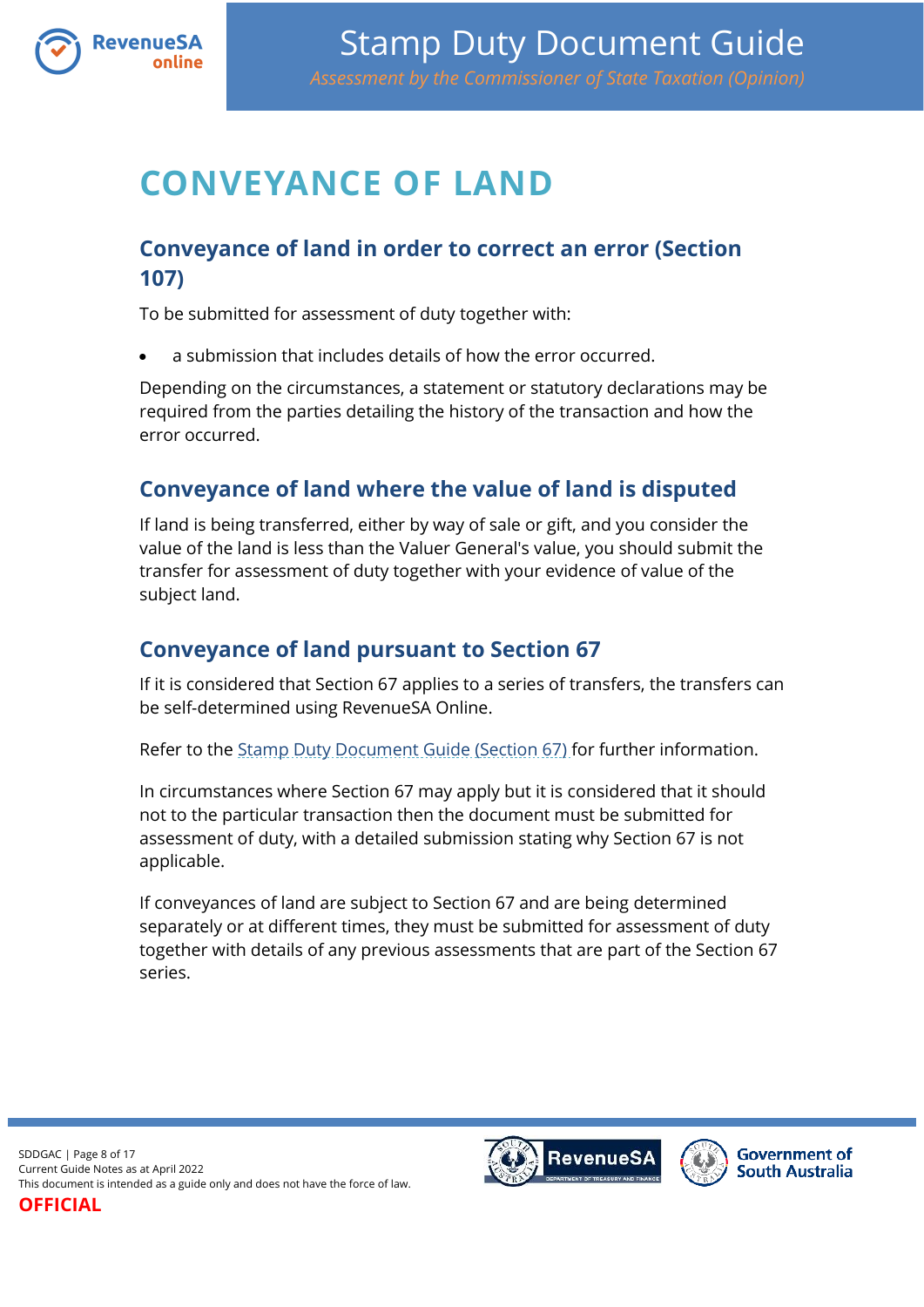

## <span id="page-8-0"></span>**Conveyance of land pursuant to a Deed of Family Arrangement**

To be submitted for assessment of duty together with:

- a Deed of Family Arrangement (or copy);
- a copy of the will of the deceased person; and
- evidence that a stamp duty determination has been made (i.e. Certificate of Stamp Duty, Document ID or stamped document).

## <span id="page-8-1"></span>**Conveyance of land from a trustee to a beneficiary**

To be submitted for assessment of duty together with:

- the document effecting or acknowledging, evidencing or recording the trust arrangement; or
- if there is no trust document, evidence of the trust arrangement, e.g. letters or correspondence between the parties; and
- evidence of payment of the purchase funds by the beneficiary; and
- evidence that a stamp duty determination has been made (i.e. Certificate of Stamp Duty, Document ID or stamped document).

## <span id="page-8-2"></span>**Conveyance of property from a trustee to a trustee**

To be submitted for assessment if the transfer relates to a split trust or sub trust arrangement with:

details of why you consider that Section 71(5)(d) should apply.

Refer to the Stamp Duty Document Guide (Self-Determined)

[Conveyance of Land | Exemptions | Trustee to Trustee](https://www.revenuesa.sa.gov.au/stampduty/stamp-duty-document-guide/self-determined/conveyance-of-land-exemptions/sddgsd_cl_ex_ttot)

for commentary on these transfers.



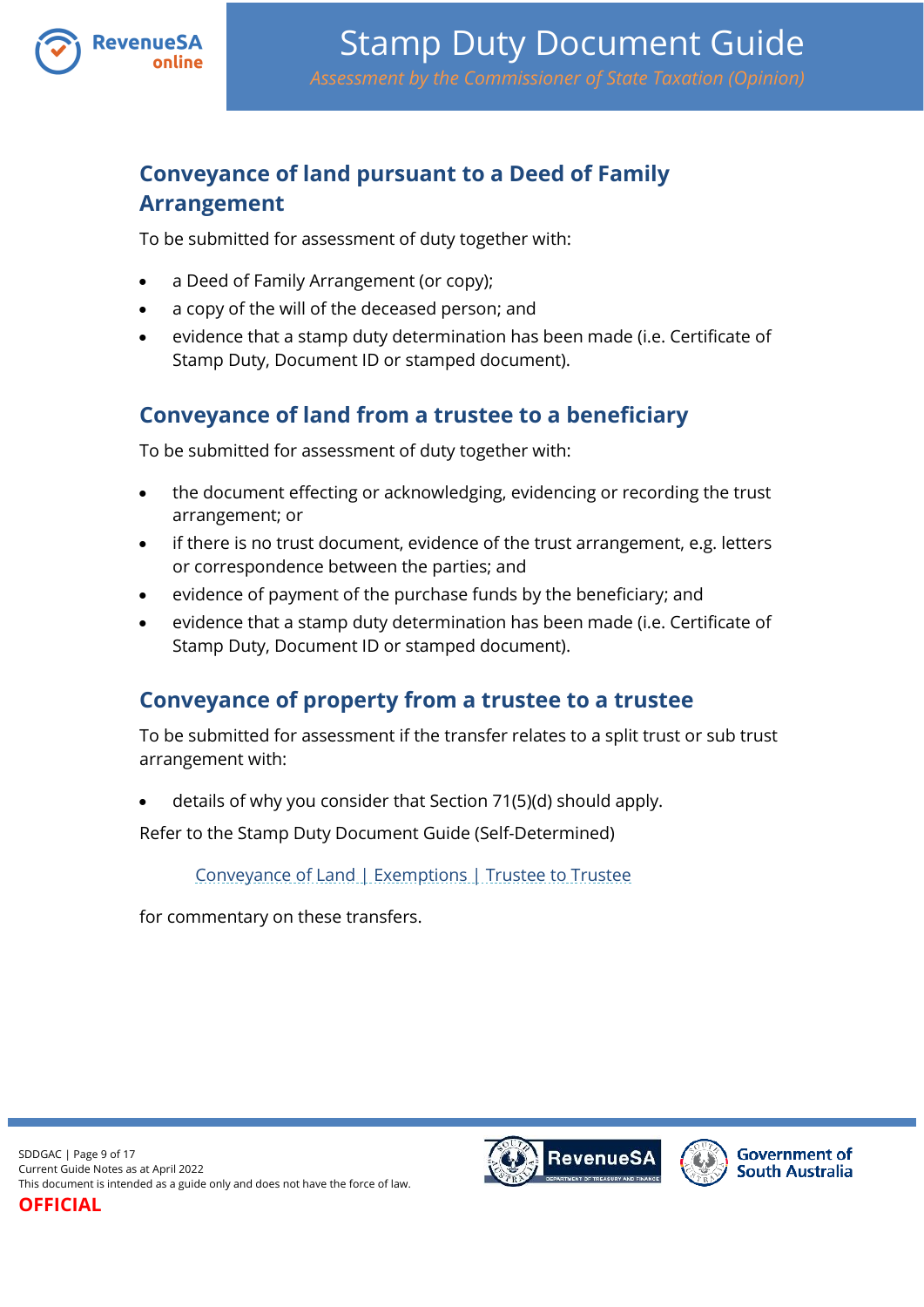

### <span id="page-9-0"></span>**Conveyance of land involving adverse possession**

To be submitted for assessment of duty together with:

evidence of the value of the land.

### <span id="page-9-1"></span>**Conveyance of land from a Custodian to an SMSF Trustee**

This conveyance is exempt from duty pursuant to Section 71(7a).

To be submitted for assessment of duty together with:

a copy of the custodian deed.

### <span id="page-9-2"></span>**Conveyance of land pursuant to Section 71CA**

This conveyance is exempt from stamp duty if the land being transferred relates to a marriage that has been dissolved or annulled or the Commissioner is satisfied that a marriage or de facto relationship has broken down irretrievably. The conveyance must be pursuant to a Family Law agreement or a Family Law order which provides for the disposition of the property between the parties to the marriage or former marriage or former de facto relationship and no other person, other than a trustee of a superannuation fund (if relevant) takes or is entitled to take an interest in the property in pursuance of the document.

Pursuant to Section 71CA, a transfer of land from a company or trust to a spouse of the marriage or former de facto partner pursuant to a Family Law agreement or Family Law order may be exempt from stamp duty. The transfer must be submitted for assessment together with a copy of:

- the Family Law Order;
- the Family Law agreement; or
- a copy of the trust deed.

Your submission must also advise:

- the character of the property involved;
- the extent that the parties to the marriage own and/or control the company or trust involved (the extent to which the company itself could be said to be an asset of the marriage);
- the identity and role of any other owners or beneficiaries of the company or trust; and

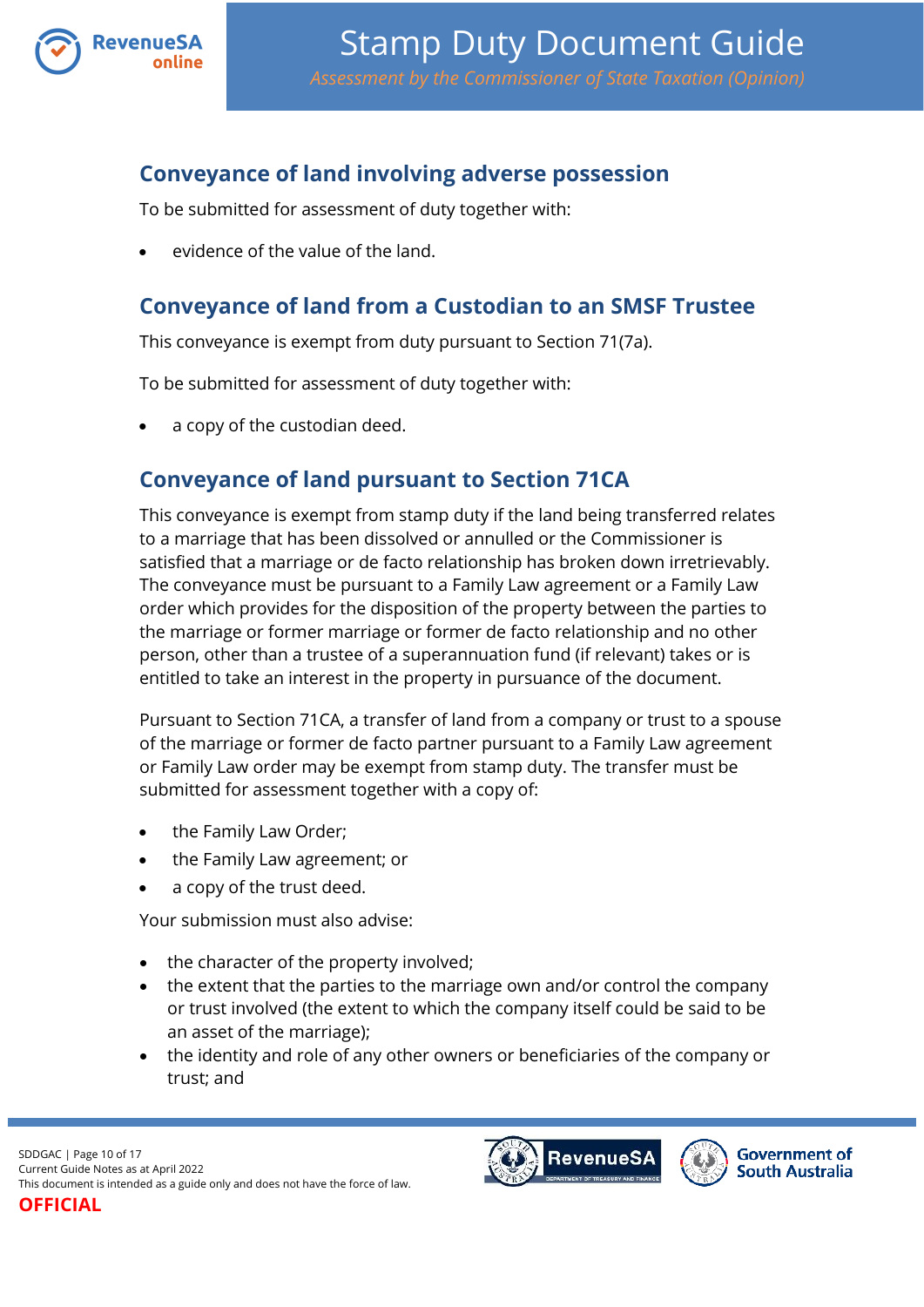

 the relationship between any other persons associated with the transfer and the parties to the marriage.

Refer to the [Information Circular No: 30.](https://www.revenuesa.sa.gov.au/forms-and-publications/information-circulars-and-revenue-rulings/information-circulars/ic_030)

### <span id="page-10-0"></span>**Conveyance of land pursuant to Section 71CB**

This conveyance is exempt from stamp duty if the land being transferred between spouses or former spouses or domestic partners of former domestic partners is an interest in the shared residence or former shared residence and the property does not form part of industrial or commercial premises or land used for primary production. If it does, then the instrument must be submitted for assessment of duty together with a completed Section 71CB Statutory Declaration with advice of the value for:

- the house and curtilage area; and
- the remaining area.

## <span id="page-10-1"></span>**Conveyance of vacant land - Qualifying Land**

A conveyance of qualifying land as defined in Section 71DC which is vacant land may be eligible for the stamp duty reduction.

To be submitted for assessment of duty together with:

a copy of a SAILIS report including details of the Zone/Policy/Precinct.

### <span id="page-10-2"></span>**Conveyance of land - Corporate Reconstruction**

If the transfer of land satisfies the criteria of Division 4 Part 4AA then the transfer of land is exempt from duty.

To be submitted for assessment of duty together with:

<span id="page-10-3"></span> a submission detailing the Corporate Reconstruction and addressing the criteria of Division 4 Part 4AA .



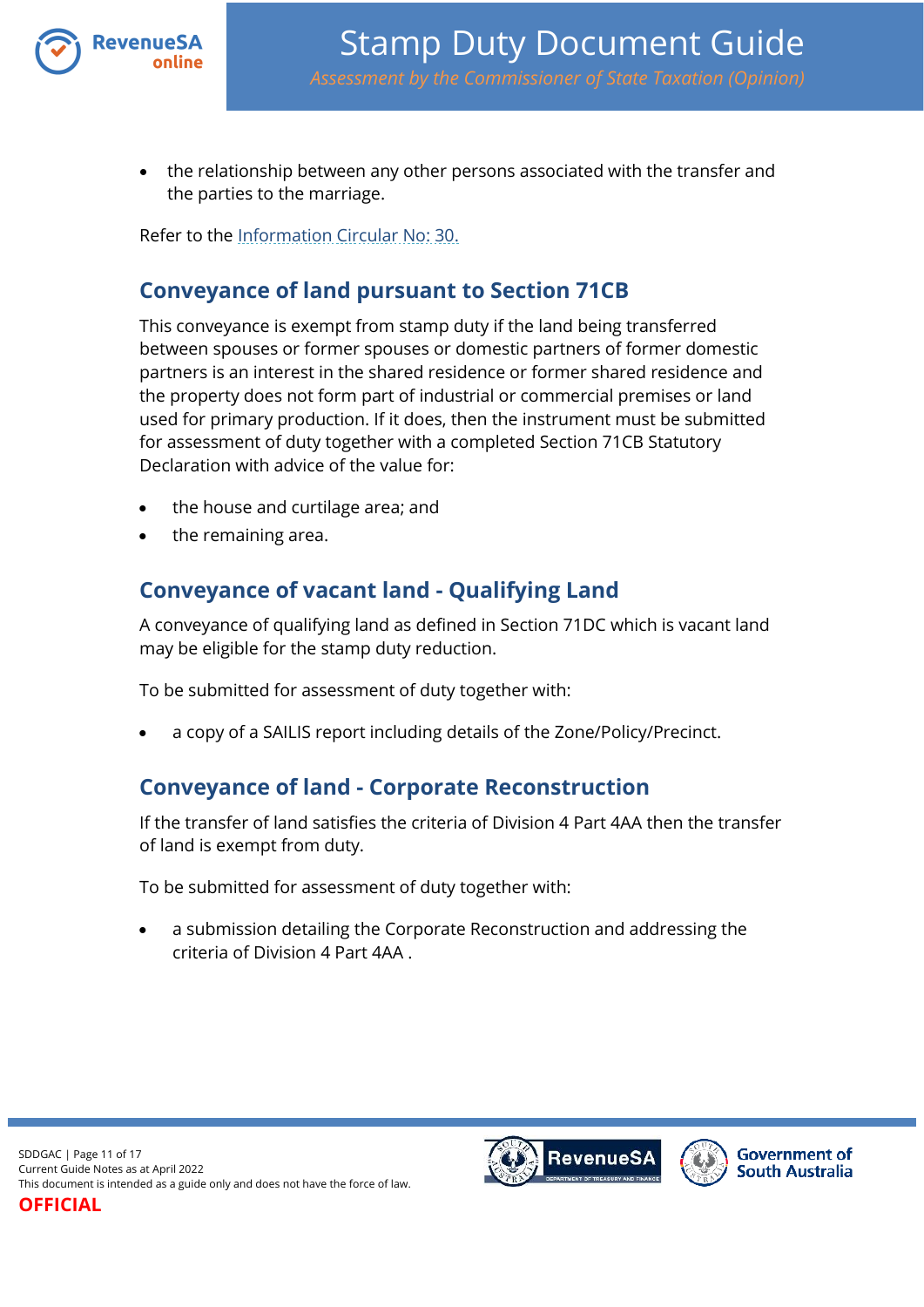

## <span id="page-11-0"></span>**Conveyance of land where the land use code does not support Qualifying Land**

For a conveyance of land which you consider to be Qualifying Land but does not have a Land Use Code under the headings:

- Commercial;
- Industrial:
- Institutions:
- Public Utilities:
- Recreation; and
- Mining and Quarrying,

the conveying document must be submitted for the assessment of the Commissioner advising the Land Use Code, the actual use of the land as at the date of the conveyance and any other details to evidence that the land should be regarded as Qualifying Land. Examples of such land include:

- Hotels;
- Motels:
- Serviced apartments;
- Short term unit accommodation; and
- Vacant land for commercial use.

For a more detailed explanation refer to Stamp Duty Document Guide (Self-Determined):

#### [Conveyance of Land |Qualifying Land](https://www.revenuesa.sa.gov.au/stampduty/stamp-duty-document-guide/self-determined/conveyance-of-land/sddgsd_cl_ql)

#### **Version History**

| <b>Version No.</b> | <b>Release Date</b>             |
|--------------------|---------------------------------|
|                    | May 2018                        |
|                    | November 2018                   |
|                    | July 2019                       |
|                    |                                 |
|                    | Hyperlinks updated - April 2022 |

SDDGAC | Page 12 of 17 Current Guide Notes as at April 2022 This document is intended as a guide only and does not have the force of law.

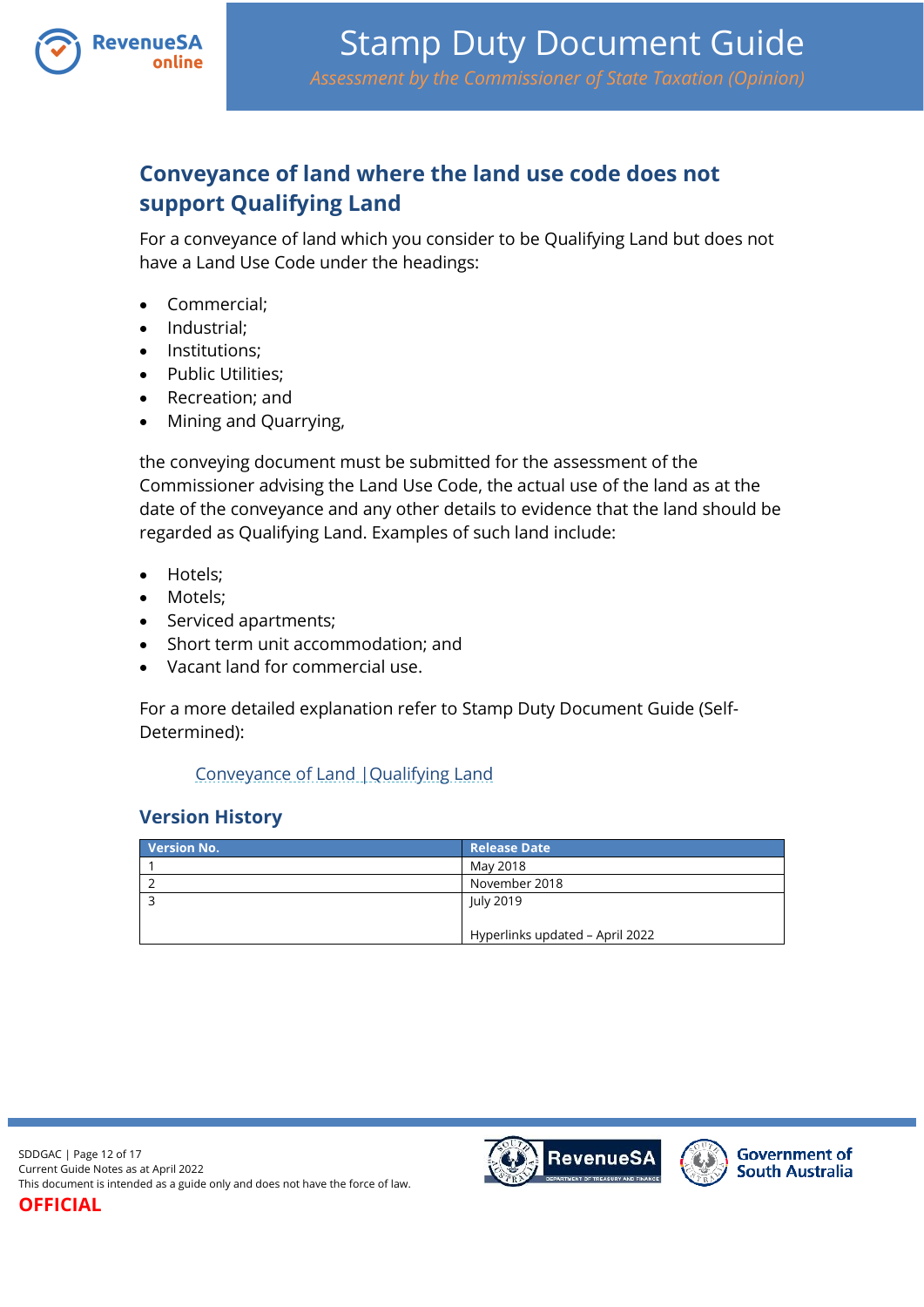

# <span id="page-12-0"></span>**DECLARATION OF TRUST OVER LAND**

This document can be in the form of:

**RevenueSA** 

- an Agreement that effects or acknowledges, evidences or records the creation of a trust arrangement;
- a Deed that effects acknowledges, evidences or records the creation of a trust arrangement; or
- any other document that effects or acknowledges, evidences or records the creation of a trust arrangement.

This document is commonly known as a Declaration of Trust or Acknowledgement of Trust.

Where a document transferring land has been determined and there is a further document that evidences or records the fact that the transferee took the property or interest in the property as trustee (i.e. the Declaration of Trust or Acknowledgement of Trust), then that further document can be self-determined using RevenueSA Online – refer to the [Stamp Duty Document Guide \(Self-](https://www.revenuesa.sa.gov.au/stampduty/stamp-duty-document-guide#Self-Determined)[Determined\)](https://www.revenuesa.sa.gov.au/stampduty/stamp-duty-document-guide#Self-Determined).

If a Declaration of Trust does not fit these criteria, it must be submitted for assessment of duty together with:

- evidence of payment of the purchase funds by the beneficiary, e.g. financial records evidencing the payment of the purchase funds;
- evidence that the trust arrangement was in place at or prior to the acquisition of the property by the trustee.

#### **Version History**

| <b>Version No.</b> | <b>Release Date</b>             |
|--------------------|---------------------------------|
|                    | May 2018                        |
|                    | November 2018                   |
|                    | July 2019                       |
|                    |                                 |
|                    | Hyperlinks updated - April 2022 |

SDDGAC | Page 13 of 17 Current Guide Notes as at April 2022 This document is intended as a guide only and does not have the force of law.

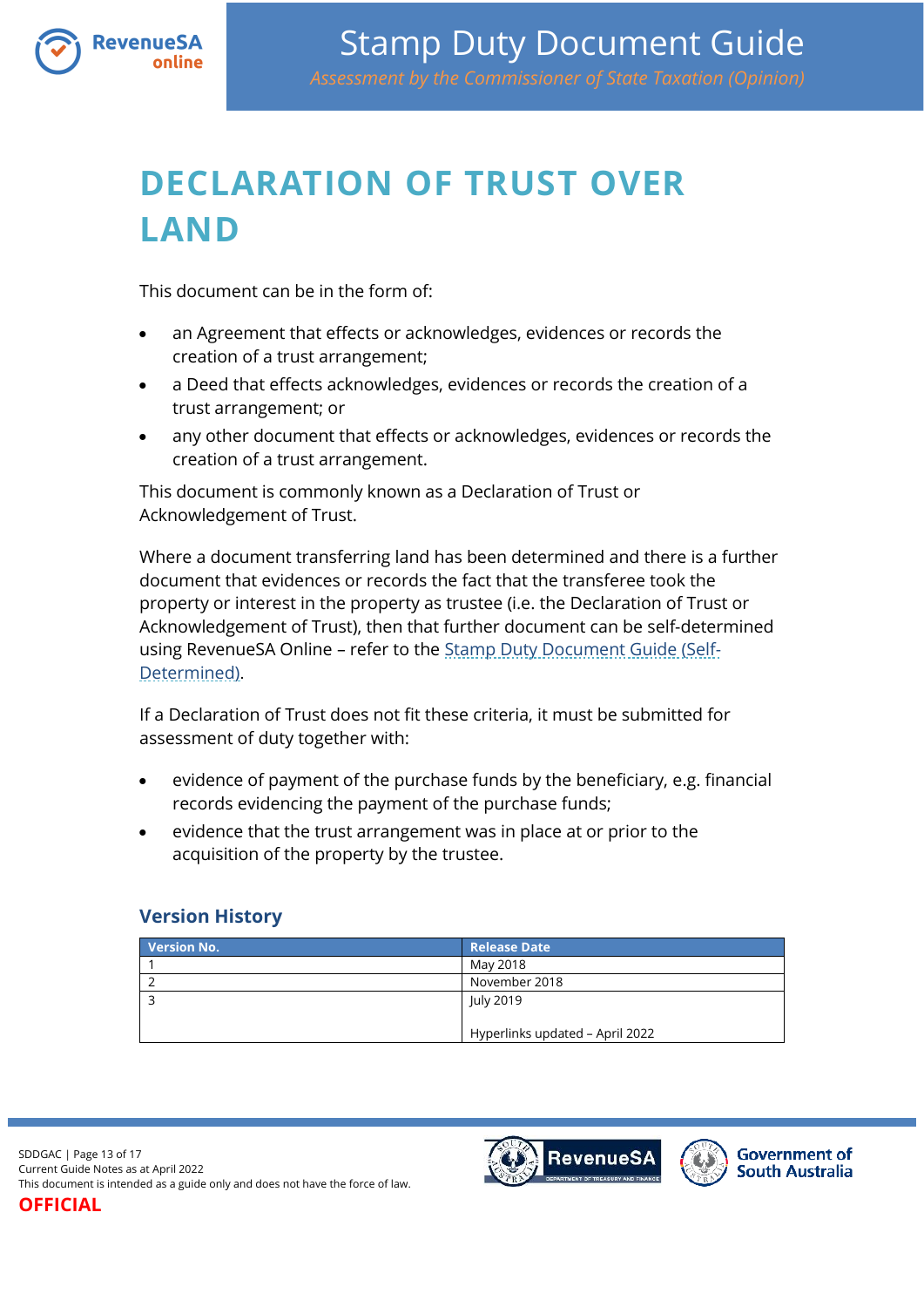

# <span id="page-13-0"></span>**DEEDS**

The scope of deeds is so wide it is not possible to list all types here, but some common examples that must be submitted for assessment of duty are:

- Deed of Family Arrangement dealing with a deceased estate (and a transfer of land pursuant to a Deed of Family Arrangement);
- Deed of Dissolution of Partnership see under [Agreements;](#page-3-0)
- Deed of Variation of a Trust which adds new beneficiaries to the trust or results in a resettlement of the trust;
- Deed of Gift; and
- Deed that effects or acknowledges, or evidences or records the creation of a trust arrangement, subject to the criteria listed under [Declarations of Trust.](#page-10-3)

For examples of deeds that must be processed using RevenueSA Online, refer to the [Stamp Duty Document Guide \(Self-Determined\)](https://www.revenuesa.sa.gov.au/stampduty/stamp-duty-document-guide#Self-Determined).

**Note:** A Deed formerly chargeable with stamp duty of \$10 has been exempt from duty from 1 July 2006. Where a deed that is exempt from duty is required to be relied upon as being 'duly stamped' for other purposes under the Act (e.g. to obtain the benefit of the exemption provisions of Section 71(5)(e)), the relevant deed may be determined accordingly, however RevenueSA will not insist on an exempt deed being determined to be accepted as 'duly stamped'.

The reference to a Deed does not include a Declaration of Trust or Acknowledgement of Trust.

#### **Version History**

| <b>Version No.</b> | <b>Release Date</b>             |
|--------------------|---------------------------------|
|                    | May 2018                        |
|                    | November 2018                   |
|                    | July 2019                       |
|                    |                                 |
|                    | Hyperlinks updated - April 2022 |

SDDGAC | Page 14 of 17 Current Guide Notes as at April 2022 This document is intended as a guide only and does not have the force of law.

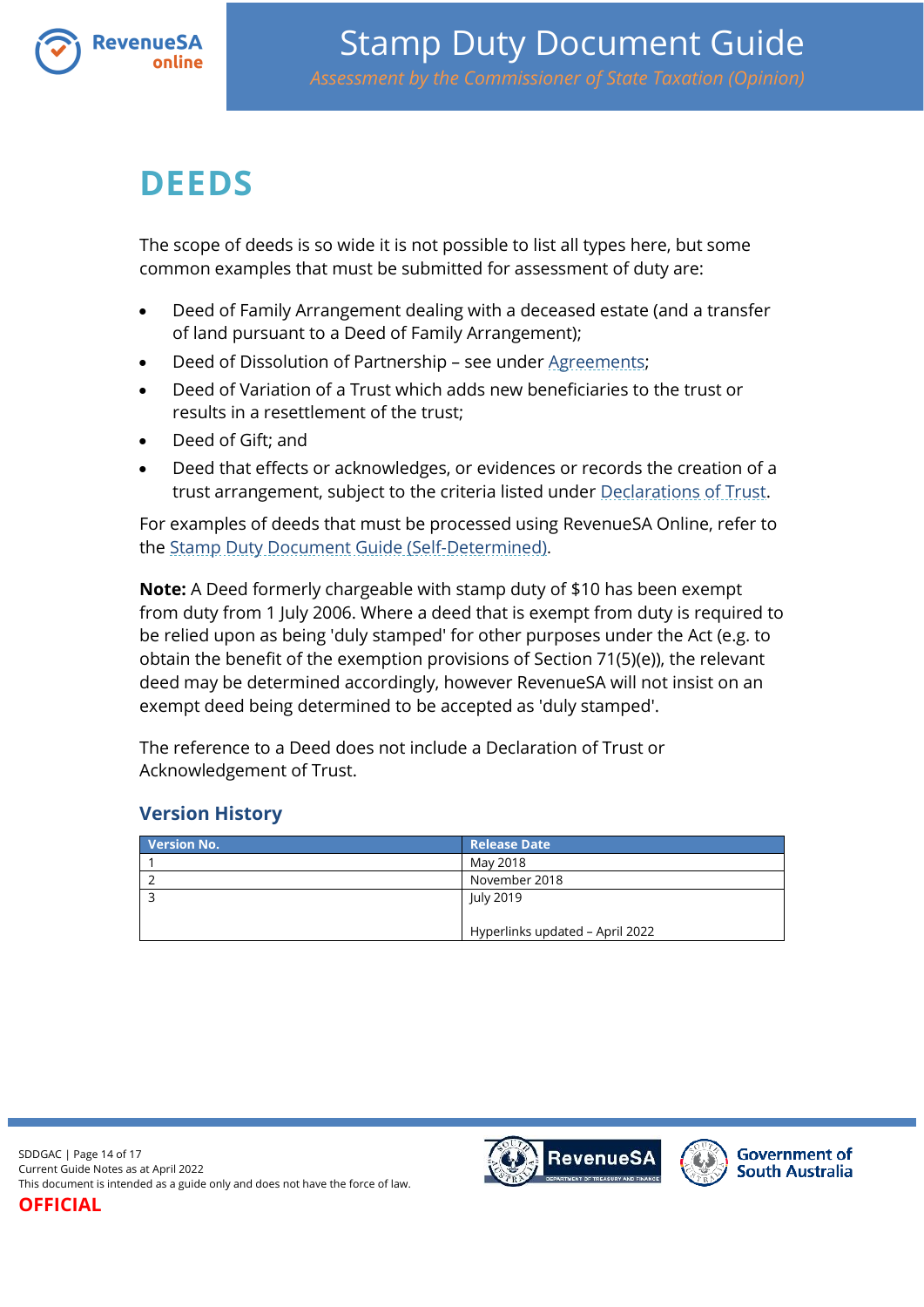

# <span id="page-14-0"></span>**LAND HOLDER**

## <span id="page-14-1"></span>**Conveyance of an interest in a land holding entity from 1 July 2018**

As from 1 July 2018 the land holder provisions only apply to acquisitions or increases of prescribed interests in entities that hold or notionally hold land that is used for [residential](https://www.revenuesa.sa.gov.au/stampduty/stamp-duty-document-guide#RR&PP) or [primary production](https://www.revenuesa.sa.gov.au/stampduty/stamp-duty-document-guide#RR&PP) purposes.

Further information regarding [Qualifying Land](https://www.revenuesa.sa.gov.au/stampduty/stamp-duty-document-guide#Qualifying) (and the phased reduction of rates applicable to qualifying land from 7 December 2015 to 30 June 2018) is available in [Information Circular No: 86.](https://www.revenuesa.sa.gov.au/forms-and-publications/information-circulars-and-revenue-rulings/information-circulars/ic_086)

The \$1million threshold test in Part 4 of the *Stamp Duties Act 1923* (specifically, Section 98), has been removed such that the land holder provisions apply to all interests in residential and primary production land only.

If the land holding entity only holds qualifying land, then from 1 July 2018 no documentation will need to be provided to RevenueSA for stamp duty purposes.

So only where there is an acquisition or an increase of a prescribed interest in residential or primary production land will a [Section 102B Return](https://www.revenuesa.sa.gov.au/__data/assets/pdf_file/0004/204538/SD_S102B_post1Jan18_1118.pdf) be required to be submitted for assessment.

The land holder duty model ensures that if control of an entity changes and that entity holds land assets, conveyance rates of duty will apply to the interests in South Australian land transferred.

The land holder provisions apply to entities that are private companies, private unit trusts, listed companies and public unit trusts.

#### **Foreign Ownership Surcharge (FOS)**

Foreign persons who acquire an interest in **residential** property in South Australia are required to pay a [Foreign Ownership Surcharge](https://www.revenuesa.sa.gov.au/stampduty/stamp-duty-document-guide#FOS) of 7% on the value of the **residential land**.

### <span id="page-14-2"></span>**Version History**

| <b>Version No.</b> | <b>Release Date</b>                        |
|--------------------|--------------------------------------------|
|                    | May 2018                                   |
|                    | November 2018                              |
|                    | July 2019                                  |
|                    | April - 2022 added text related to Foreign |
|                    | Ownership Surcharge.                       |
|                    | Hyperlinks updated - April 2022            |

SDDGAC | Page 15 of 17 Current Guide Notes as at April 2022 This document is intended as a guide only and does not have the force of law.



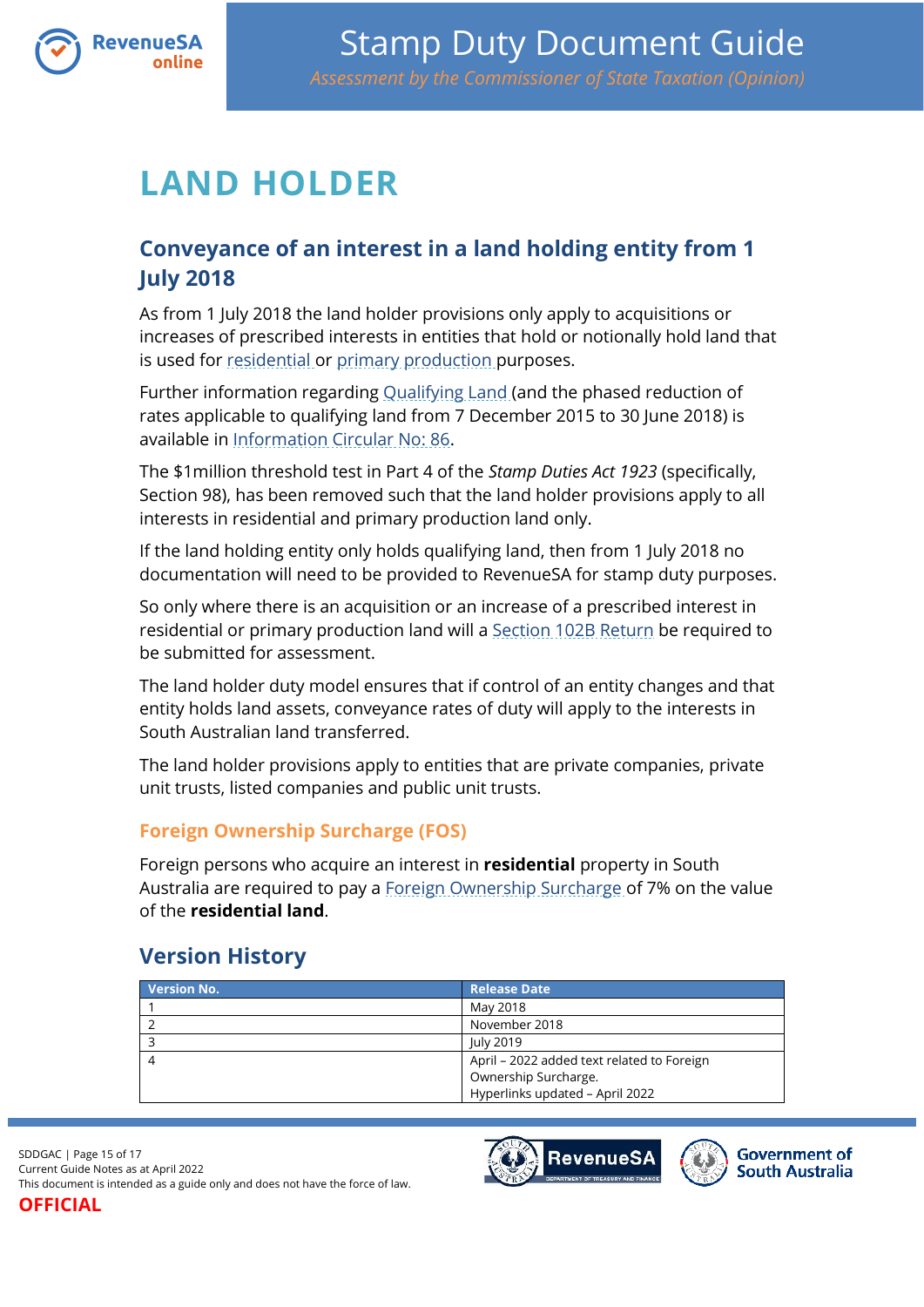

# <span id="page-15-0"></span>**TRANSFER OF UNITS**

Duty has been abolished on the transfer of units in a land owning unit trust from 1 July 2018.

However, land holder duty may apply if the unit trust holds [residential land](https://www.revenuesa.sa.gov.au/stampduty/stamp-duty-document-guide#RR&PP) or [primary production land](https://www.revenuesa.sa.gov.au/stampduty/stamp-duty-document-guide#RR&PP) and an acquisition or an increase in a prescribed interest has occurred.

A Section 102B Return is required to be completed and submitted for assessment together with a valuation report of the particular land by a licensed valuer if one is in existence.

Refer to the [Stamp Duty Land Holder Guide to Legislation](http://www.revenuesa.sa.gov.au/services-and-information/publications/guides-to-legislation) for further information relating to the land holder provisions.

If the unit trust holds land other than residential or primary production land, no documentation is required to be submitted for assessment.

## <span id="page-15-1"></span>**Transfer of units in a land owning unit trust arising from a sale pre 1 July 2018**

To be submitted for assessment of duty together with:

- a copy of any valuation of the units made in connection with the transfer;
- a certified Balance Sheet and detailed Profit and Loss statements for the previous three years; and
- advice of any debt and its outstanding amount associated with the land.

You must also advise:

- the CT reference, description of land and improvements and market value of South Australian land held by the trust and any subsidiaries as at the date of transfer;
- the names of the unit holders and the number of units owned before and after the transfer; and
- if any of the unit holders are associates pursuant to Section 91(8).

If differing classes of units have been issued, the rights of each such class must be fully stated and a copy of the Trust Deed must be produced.